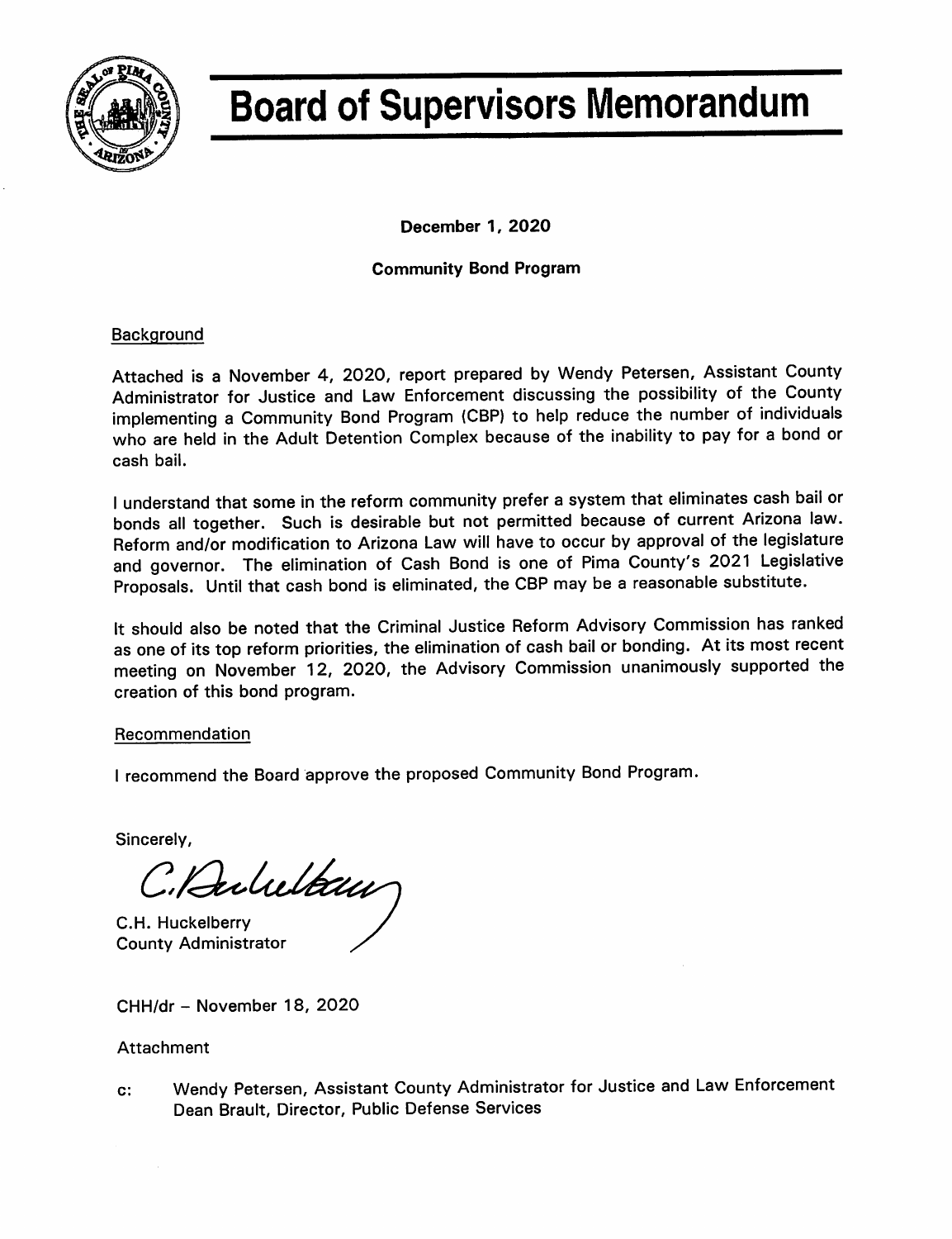



Date: November 4, 2020

To: C. H. Huckelberry **From: Wendy Petersen** Prom: Wendy Petersen

County Administrator **Assistant County Administrator** Assistant County Administrator

## Re: **Public Defense Services' Community Bond Program Proposal**

Public Defense Services Director, Dean Brault, is proposing a Pima County Community Bond Program that he has been working on for several years. After researching community bond organizations across the country and obtaining a legal opinion on whether or not a county could run a bond program, Mr. Brault prepared a whitepaper on the bond project in August 2020. The whitepaper was submitted to the Pima County Board of Supervisors on August 24, 2020.

#### The operational plan for how the community bond project would work is as follows:

In June of 2020, Mr. Brault submitted the operational plan for the Bond project:

- A non-profit would most likely create a sub entity that would act as the community bonding agency;
- The director and other relevant employees would need to take the course offered by the Arizona Department of Insurance in order to be certified as a professional bondsperson;
- The assets necessary to secure any bonds posted would be a grant of funds that by contract with the non-profit, could only be used for any bond forfeitures resulting from the program or to post cash bonds for program participants;
- The contract with the non-profit and the participant will be simple:
	- o In exchange for posting the bond for individuals who have a bond set of \$30,000 or less, who are not charged with homicide, sex, or child exploitation charges, and who do not have any kind of hold on them, the participant would agree to abide by Pretrial Services (PTS) conditions of release;
	- o They would be subject to the same level of supervision as recommended by PTS and the same standards for recommending revocation.
- The preferred method of administering these contracts would be for the non-profit to have staff located in the lower level of the jail to monitor felony initial appearances;
- The Public Defense Services' (PDS) attorney and/or PTS staff covering initial appearances would make sure that any defendant who would meet the conditions for participation in the program was processed by the non-profit;
- If the Sherriff does not allow the non-profit access to the lower level to process the participants, the PDS attorney covering initial appearances review the non-profit's contract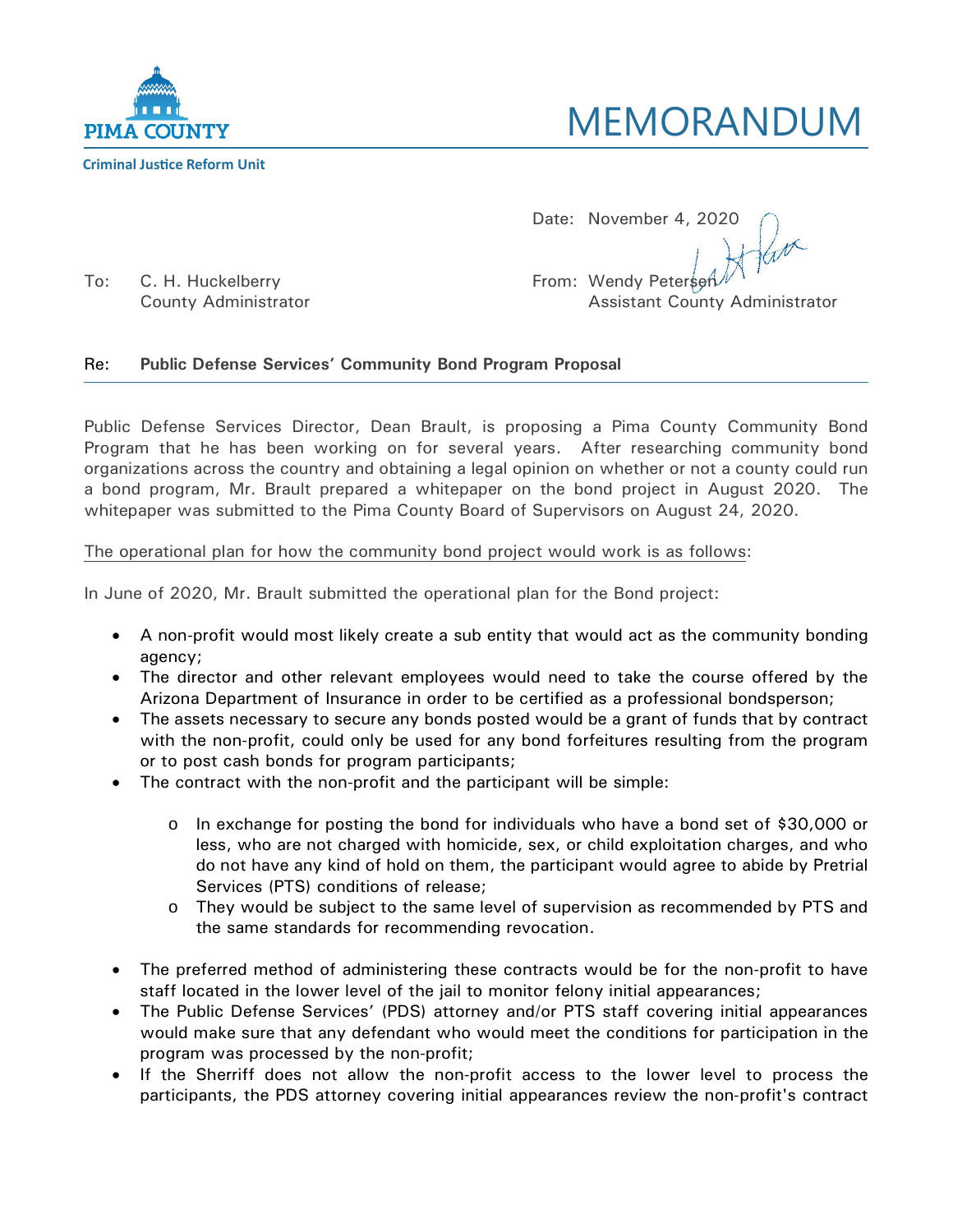C.H. Huckelberry, County Administrator Re: **Public Defense Services' Community Bond Program Proposal** November 4, 2020 Page 2

> with every person recommended for release, and have contracts ready to deliver to the nonprofit immediately after the conclusion of initial appearances.

#### **Benefits of a Bonding Agency**

The benefit of using a bonding agency that will post secured bonds is that the process is much faster and has far fewer administrative costs to the jail and the Superior Court. This project could be accomplished with only posting cash bonds, but the process would be slower and involve a larger amount of funding to be distributed to the community bond project.

#### **Cash Only Bonds**

The process detailed above covers secured bonds, which apply to almost all bonds set. Judges, however, have the ability to set "cash only" bonds. If a judge sets such a bond, the bond must be posted using cash or a cashier's check. In order to prevent magistrates from bypassing the community bond project and intentionally detaining defendants who do not have the money to post their bond, the community bond project will use the same system used by the jail that allows bonding agencies to securely transfers funds to post both secured and cash bonds. If, for any reason that system is unavailable, the non-profit will maintain a supply of cashier's checks in various denominations made payable to the Pima County Adult Detention Center along with a supply of cash and coins sufficient to post to the exact cent any bond set because the jail will only accept the exact amount of a bond set by a judge.

#### **Pre Trial Services to Perform Supervision**

Domingo Corona, the Director of Pretrial Services, related that Pima County Superior Court Administration agreed that PTS could perform the supervision portion of the community bond project. The non-profit would still be the agency running the program, but the contract that participants would sign with them would be to follow any and all conditions of release that would be required by PTS.

The advantage to this is that the project has lower expenses. The non-profit will only need a director and a very small staff to get the contracts with the participants reviewed, signed, and processed. It also creates a consistent and uniform level of supervision, which will strengthen the data, collected when measuring performance and effectiveness and will be neutral regarding judicial decision-making.

The way professional bonding agencies operate is that when posting bonds, no money is actually transferred at the time a bond is posted. With proper credentials issued by the Clerk of the Court, the department at the jail that processes the posting of bonds accepts forms that avow that the agency has the funds to cover the bond in the event of a forfeiture. The paperwork is accepted and the defendant is released.

In the event that the defendant fails to appear at court, the judge makes a referral for the forfeiture of the bond. A different judge then makes a determination of whether the defendant failed to